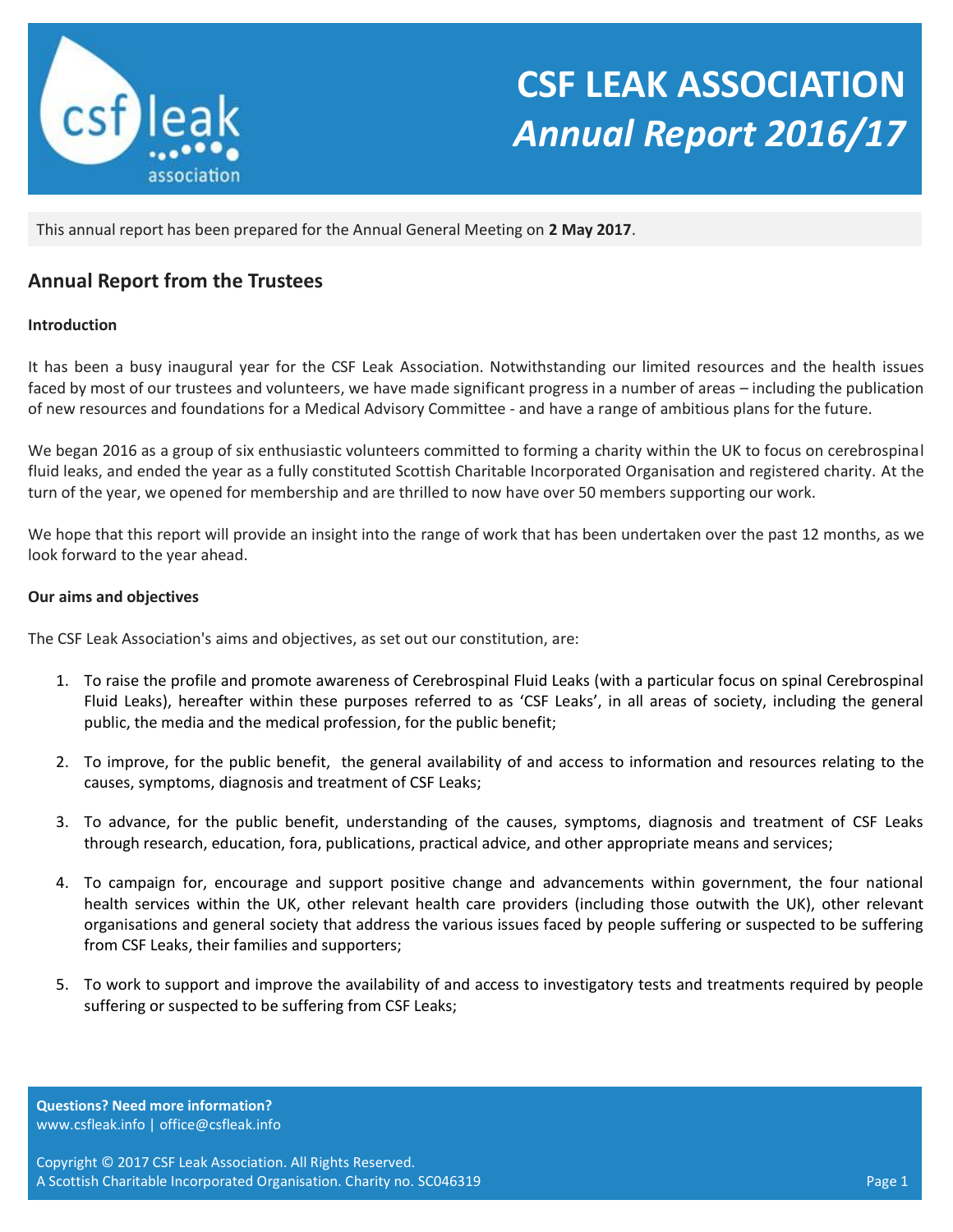- 6. To encourage and support the establishment, development and furtherance of organisations and initiatives the aim(s) of which are to a) undertake and/or facilitate research into CSF Leaks (incl. their underlying causes and resultant effects) and/or b) support people suffering or suspected to be suffering from CSF Leaks, their families and supporters;
- 7. The promotion of such other similar charitable purposes as may from time to time be determined;

All of the work carried out by the Association in the past year has been taken in order to further these aims and objectives.

# **Ensuring our work delivers our aims and objectives**

As a Board, we review and reflect on our aims, objectives and activities regularly, and each year we present a summary review to the membership at the annual general meeting. This review looks at what we achieved and the outcomes of our work in the previous 12 months. The review looks at the success of each key activity and the benefits they have brought to those people, groups and issues that we are set up to help. The review also helps us ensure our aim, objectives and activities remained focused on our stated purposes.

# **The focus of our work**

Our main objectives for the year focused on the promotion of cerebrospinal fluid leaks and measures to raise awareness and improve access to information (and in support thereof). The strategies we used to meet these objectives included:

- **IMPROVEMENTS, updates and additions to our website;**
- **Publication of a new overview leaflet, with input from two top UK neurologists;**
- Reviewing and updating of existing factsheets, with work commenced to add new factsheets to the series;
- Creation of an online database of CSF leak journal articles, with direct links to PubMed/PMC etc.;
- **Partnership working with other organisations, including the Spinal CSF Leak Foundation in the USA;**
- Groundwork for the establishment of a Medical Advisory Committee;
- Reviewing and updating of an online searchable database of UK/EU doctors with experience of CSF leaks;
- **Publication of an Android App for use on mobile devices, including phones and tablets;**
- Commencing outreach work with other bodies, such as the Orphanet, EDS and brain/spine charities;
- Establishment of a quarterly Association newsletter, called 'Leaker Life';
- **Preparing and adopting of a range of management policies and protocols; and**
- Support for a number of awareness and fundraising events, including the Kilt Ride 2016, Tough Mudder North West, a number of sponsored runs/walks and other events.

Our main activities and initiatives, who we try to help and who we've worked with are summarised below:

# Website & social media

We consider our website to be our key resource for sufferers and the medical profession to access information. Given the inability of many CSF leak sufferers to travel, it is the equivalent of our 'shop window'. We have therefore focused our efforts, in the first instance, on bolstering the website that we inherited from the information 'csfleak.info' group, adding new sections, updating others and introducing a new members' area.

Of particular note is our new library of journal articles, which links into the PubMed database and provides quick, easy access to quality papers on CSF leaks. The journal library was a considerable piece of work and can automatically search for new articles on CSF leaks, thus ensuring our database is up-to-date with all the latest research, while at the same time reducing the burden for site administrators. This is a valuable tool for anyone with an interest in CSF Leaks, not least given how limited the availability of marshalled, high-quality information and resources has been to date. It also links into our new android app, and it enables people to browse and share resources through their computer or mobile device.

**Questions? Need more information?** www.csfleak.info | office@csfleak.info

Copyright © 2017 CSF Leak Association. All Rights Reserved. A Scottish Charitable Incorporated Organisation. Charity no. SC046319 Page 2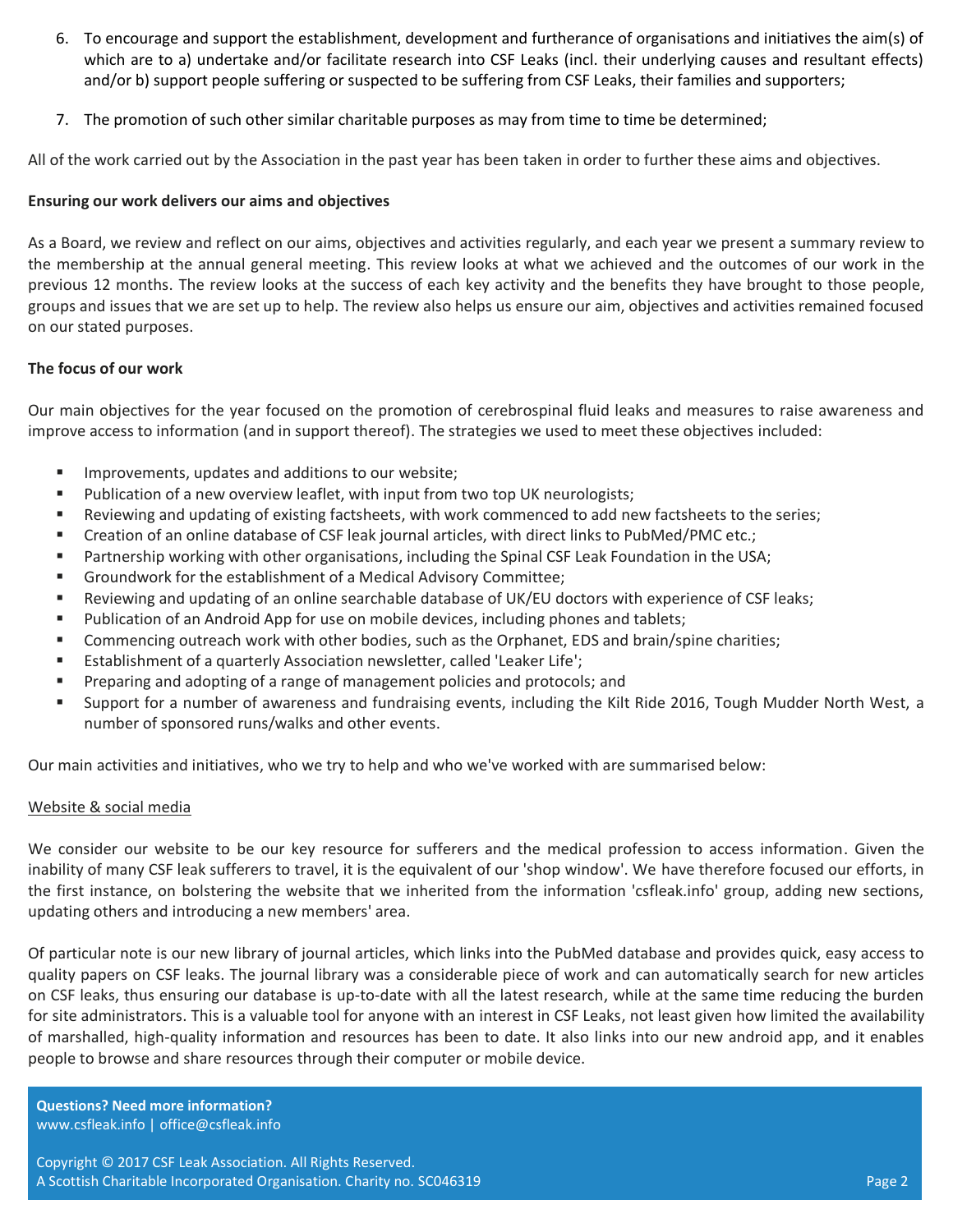We have also recoded and improved our interactive map of CSF leak sufferers around the world, and now have over 250 individual maps pins featured. Map pins can be added via our Android App, and in the near future members will also be able to add a pin via the online membership system. We have received feedback from a number of individuals who have found the visual representation of fellow sufferers around the globe a real support; despite the often isolating nature of the condition, they know that they are not alone.

More generally, the website continues to go from strength to strength, with March 2017 seeing over 16,000 views, which represents the highest volume to date. Much of the traffic continues to arrive via search engines (particularly Google), which a reasonable number of visitors visiting more than one page (the most popular including: *CSF leak symptoms*, *What is a CSF leak? Q&As with Dr Schievink* and I) and clicking through links to visit other related sites.



Work has also begun on developing a new website for the charity. The current site was established prior to the charity as part of the informal 'csfleak.info' initiative, and we effectively inherited it. While the existing site provided an excellent foundation to build upon, the Board decided that a more professional site, with updated content, revised sections and more user-friendly navigation and structure is necessary, and it is anticipated that this will be a key project for the coming year. A number of the new features on the current site have been developed with compatibility with any future site built in.

Social media also forms an important element of our online presence, and we continue to post to our Facebook page and Twitter profile multiple times per week. We now have over 1000 followers on Facebook and over 500 on Twitter. We hope to develop a social media strategy in due course, most probably in tandem with the new website.

#### Factsheets, leaflets & other resources

Our factsheets and other resources are an important way for us to disseminate information to patients and medical professionals. In 2016, we began reviewing and updating existing factsheets (some of which we inherited from csfleak.info), as well as identifying scope for additions to the series. This work will continue on a rolling basis into 2017 and beyond.

We were particularly pleased to be able to publish a folded A4 overview leaflet, which was released in late 2016 and features in our members' welcome pack, as well as being available as a PDF download.

The leaflet was prepared with input from Dr Manjit Matharu, consultant neurologist at the National Hospital for Neurology and Neurosurgery in London, and Dr Simon Ellis, consultant neurologist at Royal Stoke University Hospital. This is a peer reviewed leaflet – the first of its kind in the UK to focus on CSF leaks - and has already been warmly received by a number of NHS doctors who have so far been passed copies for reference and use.



As a brief summary, over 1500 copies of our 'What is a CSF Leak?' factsheet have been downloaded from our website to date. There have been almost 800 downloads of our new overview leaflet in a little over 5 months. Our terminology leaflet – which is

**Questions? Need more information?** www.csfleak.info | office@csfleak.info

Copyright © 2017 CSF Leak Association. All Rights Reserved. A Scottish Charitable Incorporated Organisation. Charity no. SC046319 Page 3 Page 3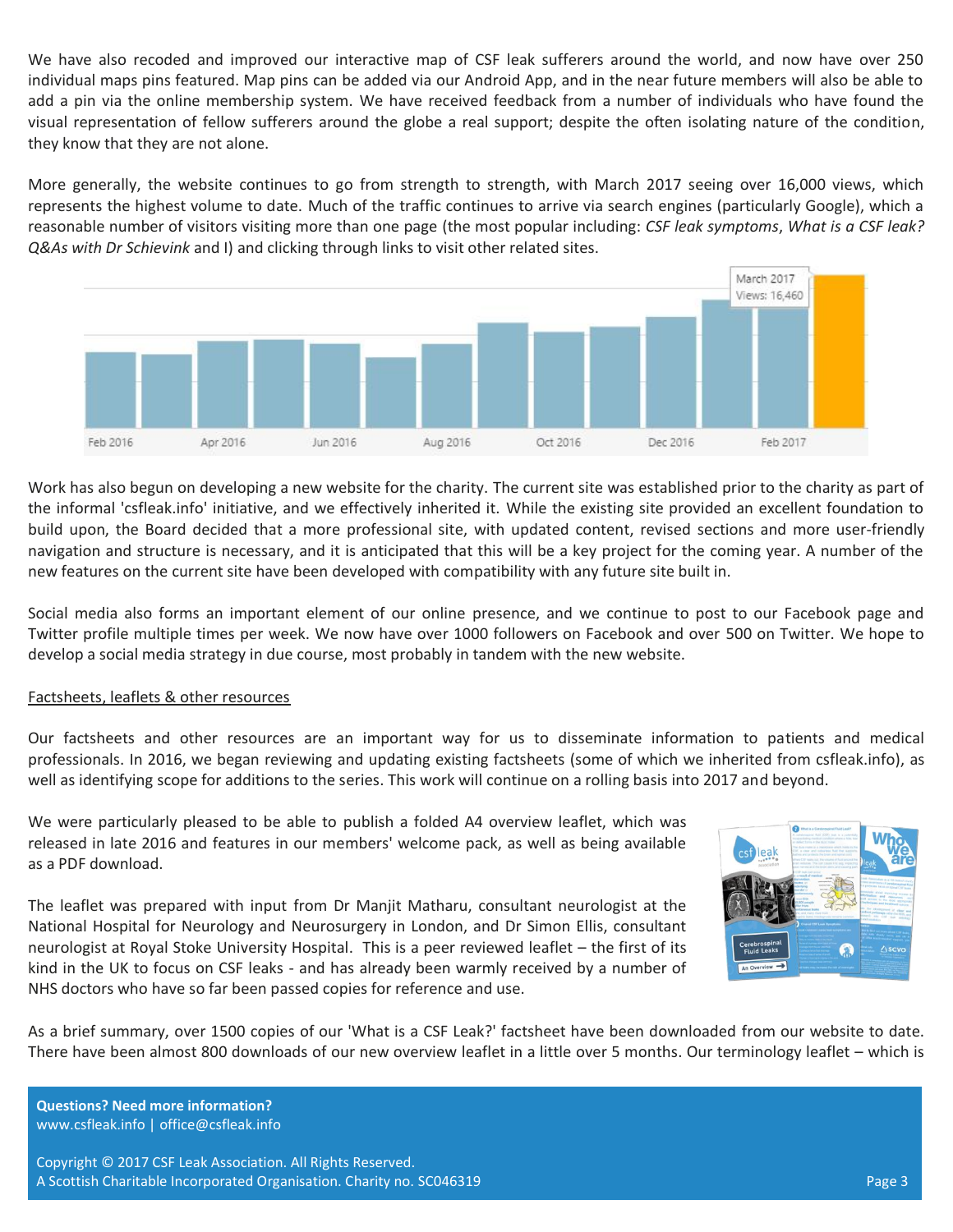due for revision in 2017 – has also proved popular with almost 600 individual downloads. We also produced a special 'Upright Headache? Think CSF Leak' leaflet to coincide with the Spinal CSF Leak Foundation's 'Leak Week 2017', which saw almost 300 downloads over a one month period.

# Android app

We developed and published the CSF Leak Association 'Leaker Companion App' in late 2016. The app is free to download from the Google Play Store and provides fast access to key facts about CSF leaks, as well as links to our library of journal articles, our interactive global map of CSF leak sufferers and the Inspire Spinal CSF Leak Community, that we began comanaging with the US-based Spinal CSF Leak Foundation in summer 2016.

We hope that the app, amongst other things, will provide a quick and easy reference point during consultations with doctors, meetings with employers, disability support assessments etc. It also has a built in medical accommodations card, so can be used to request assistance by CSF leak sufferers on the occasion that they are out and about and may require a rest or to lie down.

The app has been downloaded over 80 times since publication, with users hailing from around the world (incl. Ethiopia and India). Further development, including the potential for an iOS app, will be reviewed after 12 months.

### Medical Advisory Committee

We have approached a range of doctors with the aim of establishing a Medical Advisory Committee who will assist us in the production of factsheets and other resources, whilst also providing expert opinion and advice, and helping us improve patient pathways, diagnosis and care through the NHS and other services across the UK.

Our thanks go to Dr Manjit Matharu, who has provided significant support and advice to-date. At present, we expect that the committee will include doctors from neurology, neurosurgery, radiology and anaesthetics backgrounds. We hope to have the committee established and operational by the end of 2017.

#### Consultant database

We have recoded and review our database of doctors with some experience of CSF leaks, and written to every doctor contained therein to reaffirm their approval for inclusion. It is now possible to search using an address anywhere in the world, not just a UK

postcode, and our database includes international doctors who are known to have treated UK patients.

We stress at all times that the database is not a collection of recommended doctors, merely a list of those who are known to have treated leaks and with whom sufferers may wish to make contact.

Since the database was refreshed, we have seen over 3500 searches made, with almost 200 people opting to download a PDF copy of their search results. The search tool has also been integrated into our Android App.

With misdiagnosis still frustratingly common, one of the key hurdles for people suffering or thought to be suffering with a CSF leak in the UK is to find a doctor who has reasonable experience of dealing with the condition, and do so timeously. This database can help to assist people in jumping that

| Edinburgh, UK             | » search again                                                             |
|---------------------------|----------------------------------------------------------------------------|
| All consultants worldwide |                                                                            |
| Map<br>Satellite          | Copenh<br><b>Denmark</b><br>Glasgow<br><b>Unite&amp;</b><br><b>Kingdom</b> |
| Dublin<br>Ireland         | Isle of Man<br>Hamburg<br><b>MO</b> nchester<br>Liverpool                  |
|                           | Amsterdam<br><b>Netherlands</b><br>Q                                       |
|                           | Cologne<br>Brussels<br>Germany                                             |
|                           | Belgium<br>Frankfurt                                                       |
|                           | <b>Luxembourg</b><br>Paris                                                 |
|                           | M                                                                          |
|                           |                                                                            |
|                           |                                                                            |

**Questions? Need more information?** www.csfleak.info | office@csfleak.info

Copyright © 2017 CSF Leak Association. All Rights Reserved. A Scottish Charitable Incorporated Organisation. Charity no. SC046319 Page 4

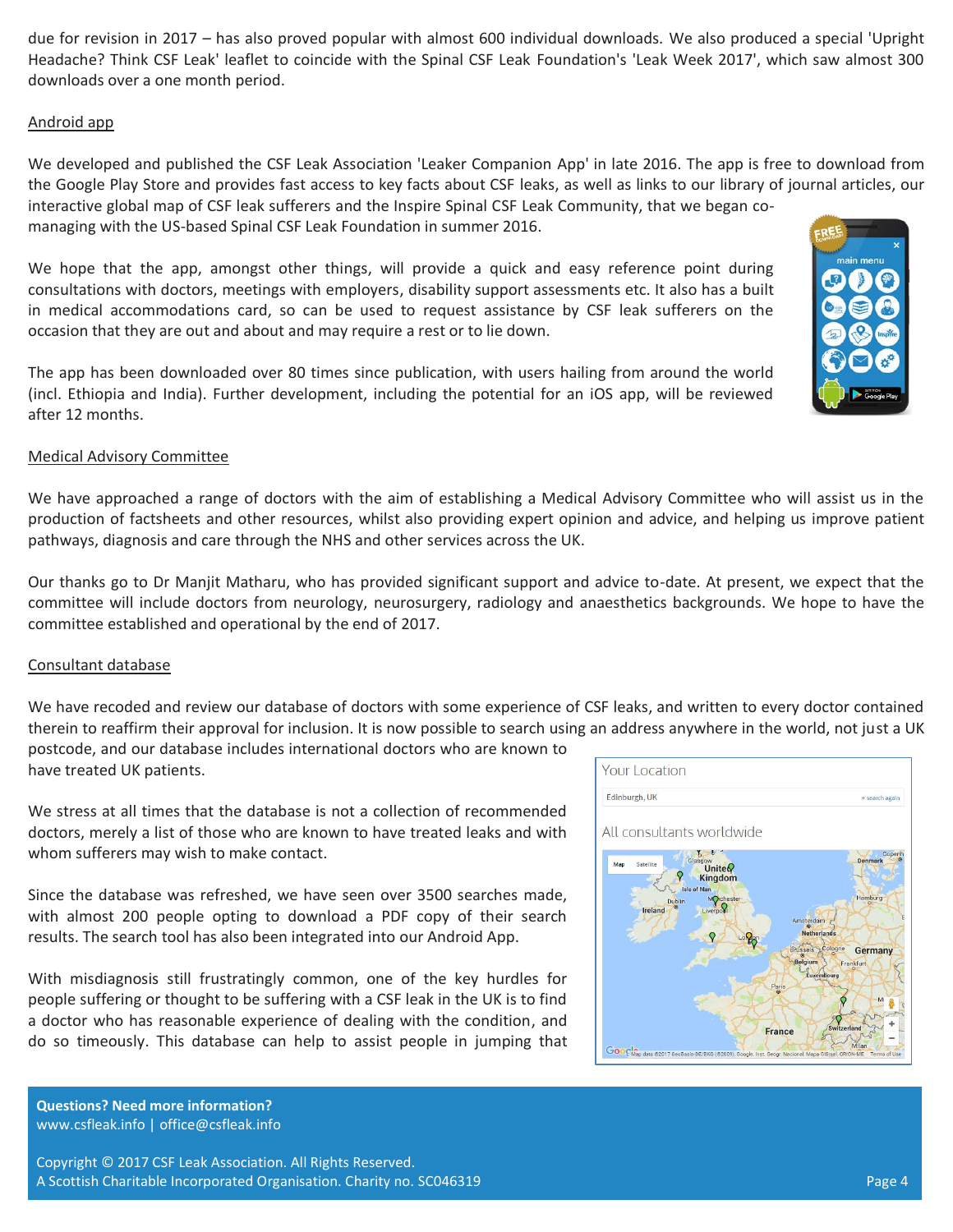hurdle and may help to circumvent delays, leading to swifter diagnosis and treatment.

#### Work with other bodies and organisations

The trustees have identified the need to work and liaise with other organisations as being a key priority for the Association; pooling and sharing resources in areas of common concern and focus is vital to make the best of the limited resources that we currently have. To date, we have worked/liaised/joined with the following organisations and on a range of initiatives:

- Rare Disease UK registered supporter
- Genetic Alliance UK registered support group
- Brain & Spine Foundation now listed as the contact for CSF leaks
- Spinal CSF Leak Foundation USA co-manage Inspire Spinal CSF Leak community and collaboration over a number of activities and areas
- Inspire partner patient advocacy organisation/co-manage Spinal CSF Leak community
- Orphanet in the process of being registered as a patient organisation

We are currently in contact with NHS Choices, with a view to have CSF leaks and Intracranial Hypotension listed in their directory of medical conditions. We also continue to liaise with a number of doctors across the UK in order to spread awareness and work towards the preparation and adoption of clear and consistent patient pathways for CSF leaks.

We contributed to a recent consultation on the Implementation of the UK Strategy for Rare Diseases in England, and are very pleased to see that NHS England has recently announced that it will develop an implementation plan for its commitments under the strategy and that the Department of Health will coordinate implementation for those commitments that are not the responsibility of NHS England. Implementation plans for Scotland, Wales and Northern Ireland have already been published.

We have a variety of plans for future partnership working going forward, and will cover these in future newsletters and news/press releases. We also joined the Scottish Council for Voluntary Organisations (SCVO) in early 2016, which provides us with excellent access to third sector support, advice, guidance and news.

# Newsletter and mailing lists

We identified the need for a newsletter early on in 2016 and published our first edition, entitled 'Leaker Life', shortly after in the Spring. Initially, it was envisaged the publication would be biannual, however the newsletter was so well received, and we have had no shortage of content, so the decision was taken to publish quarterly.

The newsletter is emailed out via our mailing list and has a wide reach, with an average of 55% percent opens, which is markedly higher than the average for this sort of mailshot.

Each issue features a mix of informative articles on topical issues, reviews, interviews, opinion pieces, competitions and news. We try to include a



piece on a member or fundraiser in each issue to help strengthen the sense of 'leaker community'.

**Questions? Need more information?** www.csfleak.info | office@csfleak.info

Copyright © 2017 CSF Leak Association. All Rights Reserved. A Scottish Charitable Incorporated Organisation. Charity no. SC046319 Page 5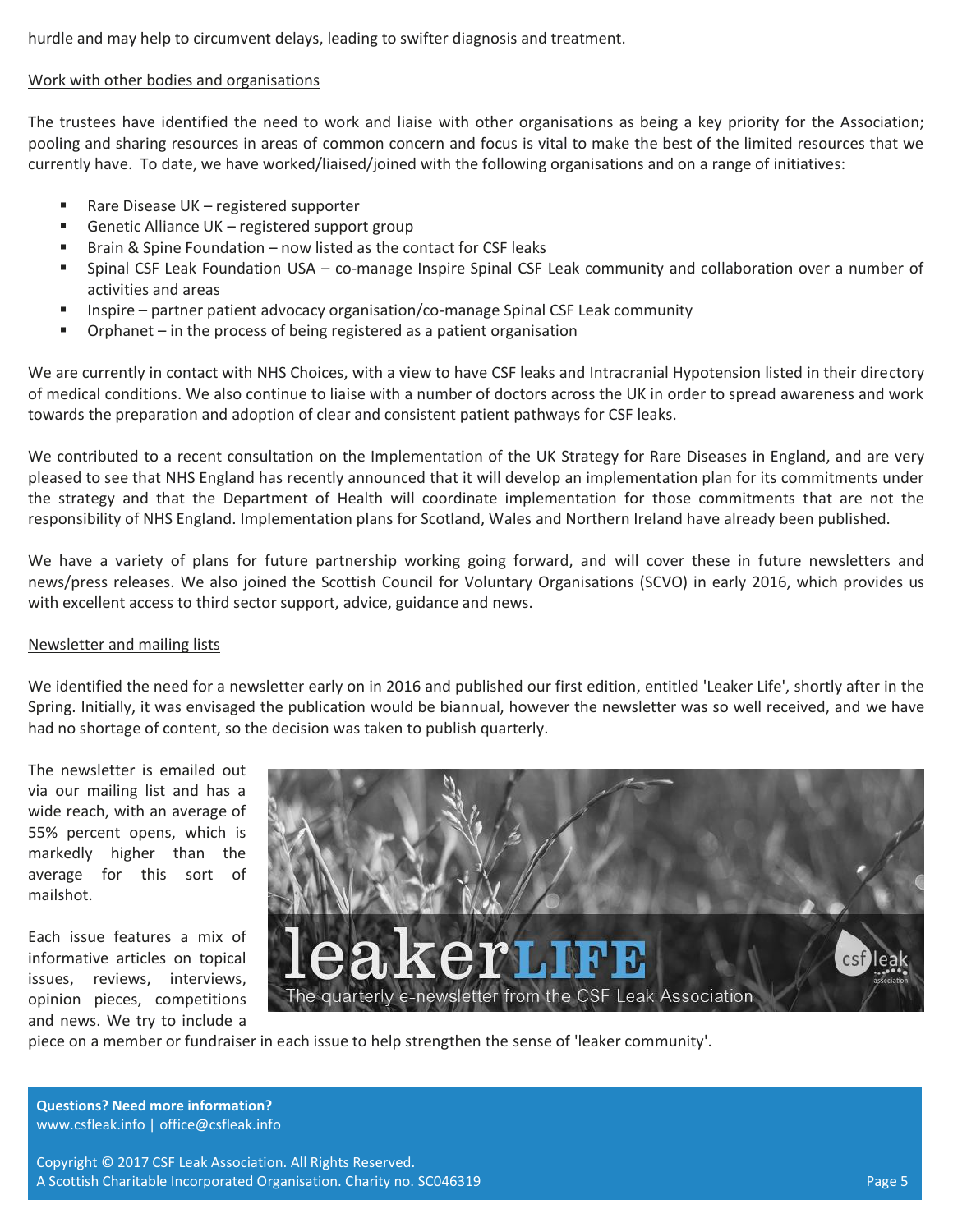Given the amount of time and effort that goes into compiling each newsletter, the Board has taken the decision to limit access to its full content to members of the Association, while non-members will have limited access to some new articles and full access to back issues.

It was felt that this struck the right balance between keeping the newsletter available to members/non-members, while focusing some of our efforts more closely on those who have chosen to actively support our work. It is likely that members only content will begin to appear as the new website is rolled out (as this will better facilitate such content).

### Fundraising

Despite being our founding year, the period 2016/17 was a busy year for fundraising, which a number of fantastic fundraising initiatives taking place, from the inaugural Kilt Ride (which will make a returrn in 2017) to fire walking, sponsored walks and runs to gruelling Tough Mudders. The trustees have been bowled over by the support given to the Association in this its first year.

We also continue to receive regular monies from Easyfundraising and Give As You Live. These are free portals through which internet shopping is carried out. For each transaction made, a small percentage of money makes its way to the CSF Leak Association. There is no cost to the shopper, so it's an excellent way to generate donations without any cost to yourself. We now have over 80 supporters on Easyfundraising alone.

The trustees have begun to explore options for lending more support to those within to raise money for the Association, potentially through the preparation of a fundraising pack and expansion of our websites fundraising pages.

#### Business development & planning

A substantial area of work for the forthcoming year will be the development of the Association's business plan.

The Board held a dedicated strategy meeting in 2016 with a view to the preparation of a business plan to help guide our work and priorities going forward. Foundation work for this was then carried out in the second part of 2016.

We initially sought a suitably experienced volunteer to assist with drafting the document itself based on identified short-, medium- and long-term goals, however this approach has regrettably not born fruit and no volunteers have come forward.

It is therefore intended to engage the services of a professional consultant, using the Association's funds to cover the costs. We have begun to identify potential candidates for the work and hope to make progress on the business plan project soon after the election of the new Board at the AGM.

As well as providing general direction for the Association, the business plan will also play a key role in future grant funding applications, many of which cannot be made without 12 months of 'audited' accounts and a formal business plan being in place.

#### Membership

We opened for membership in January 2017 and, as of 1 April 2017, have over 50 individual members. This is a fantastic number to gain so quickly, and the trustees would like to express their thanks and gratitude to those who have both supported the Association from the outset and have joined us so quickly in membership.

Membership applications can be made online, with payment processed by PayPal, or via paper application form. To date, the vast majority of members have made use of the online system. Once their application has been received and approved, each member receives a membership pack, which includes copies of our new doctor-endorsed overview leaflet on the causes and

**Questions? Need more information?** www.csfleak.info | office@csfleak.info

Copyright © 2017 CSF Leak Association. All Rights Reserved. A Scottish Charitable Incorporated Organisation. Charity no. SC046319 Page 6 Page 6